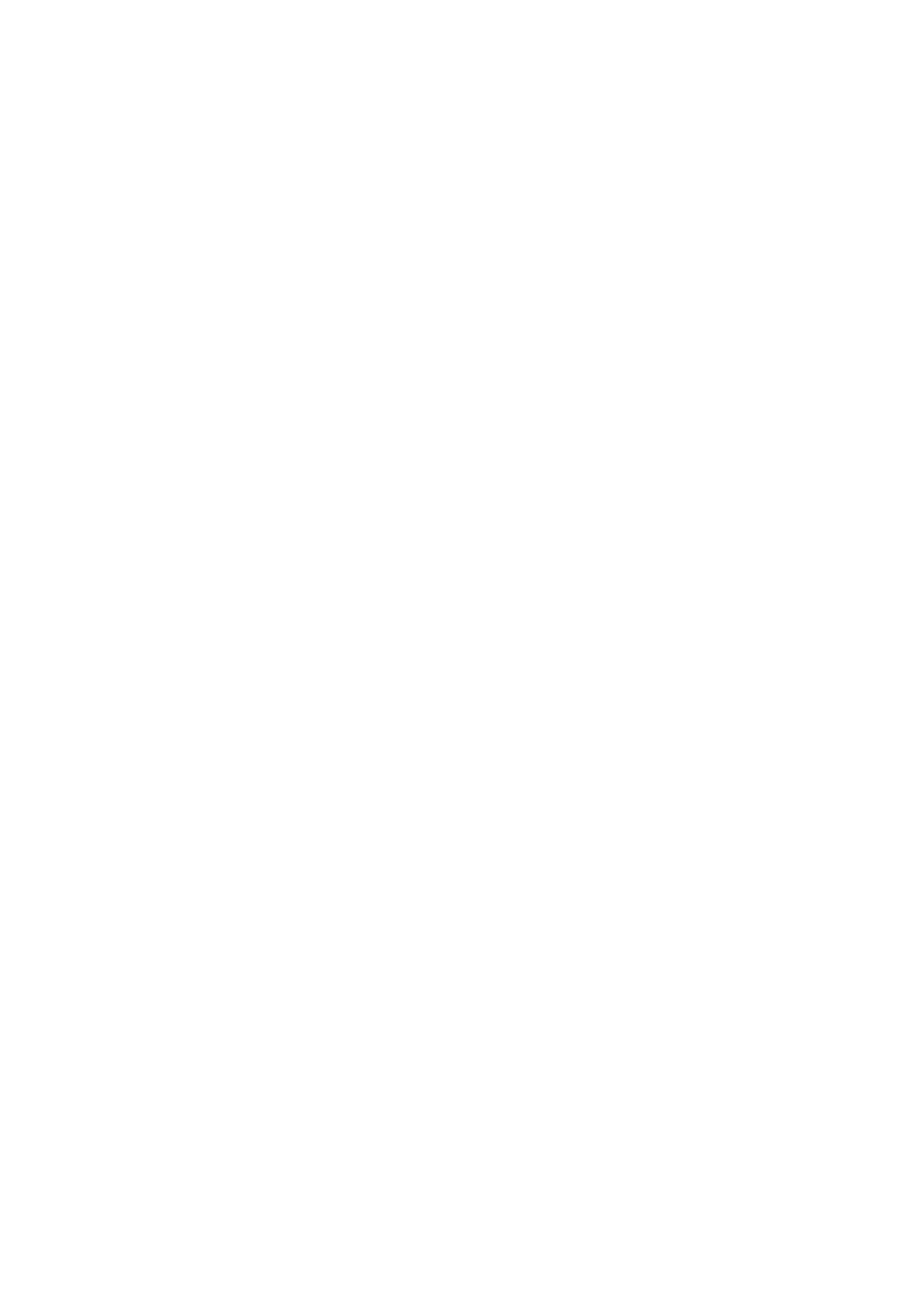Western Australia

# **Workers' Compensation and Rehabilitation (Acts of Terrorism) Act 2001**

## **CONTENTS**

| 1. | Short title                                         |  |
|----|-----------------------------------------------------|--|
| 2. | Commencement                                        |  |
| 3. | Meanings of expressions used in this Act            |  |
| 4. | Permitting exclusion of cover for acts of terrorism |  |
| 5. | Condition that insurer agrees to contribute         |  |
| 6. | Employer's obligation to insure                     |  |
| 7. | Self-insurer to agree to contribute                 |  |
| 8. | Participating employer's liability to worker may be |  |
|    | reduced                                             |  |
|    | Indemnity for liability attributable to terrorism   |  |

As at 31 Dec 2001 No. 40 of 2001 Page i Extract from www.slp.wa.gov.au, see that website for further information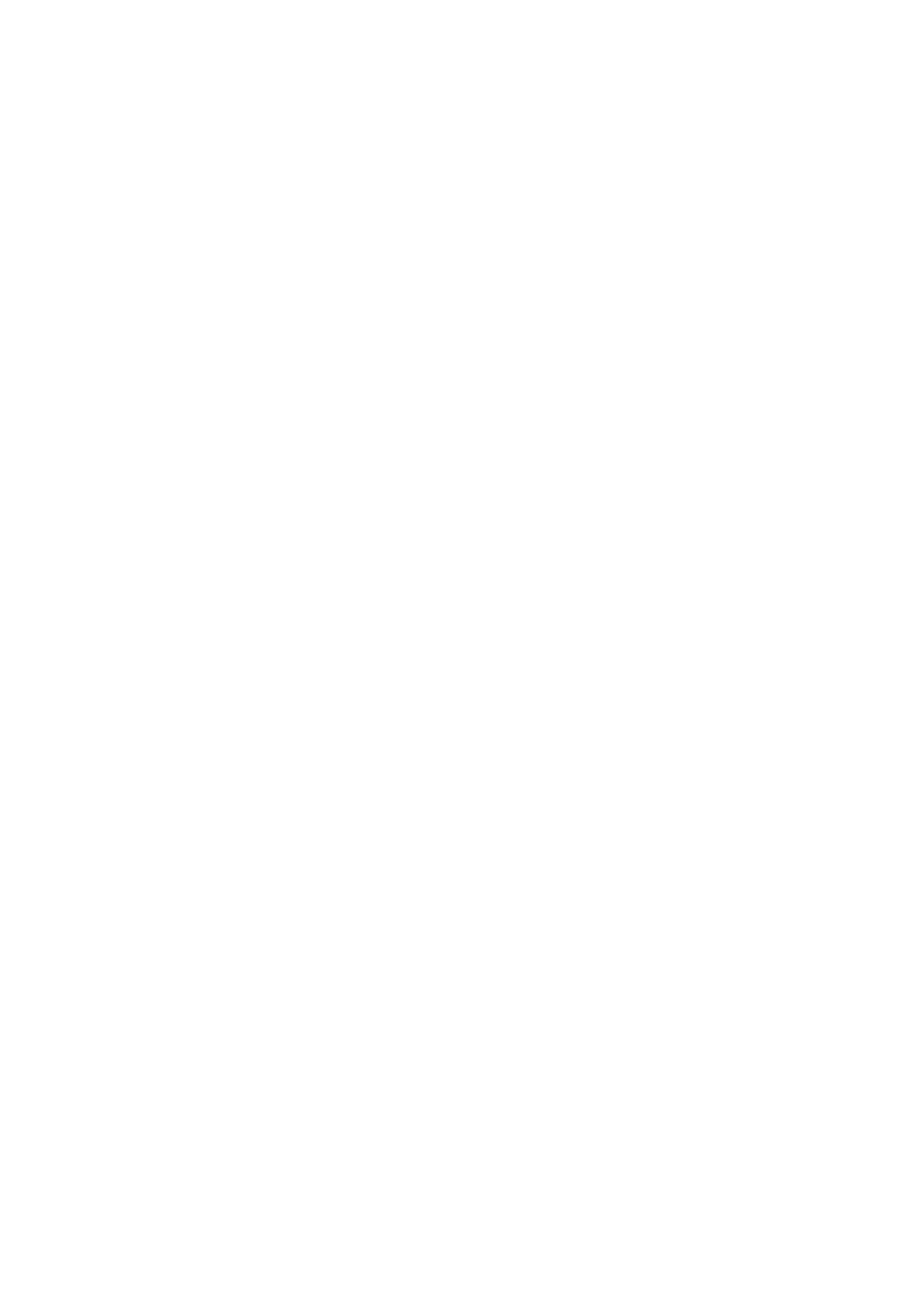Western Australia

# **Workers' Compensation and Rehabilitation (Acts of Terrorism) Act 2001**

**No. 40 of 2001** 

**An Act to make provision about the liability of an employer to pay compensation under the** *Workers' Compensation and Rehabilitation Act 1981* **to a worker as a result of an act of terrorism.** 

[*Assented to 31 December 2001*]

The Parliament of Western Australia enacts as follows:

## **1. Short title**

 This Act may be cited as the *Workers' Compensation and Rehabilitation (Acts of Terrorism) Act 2001*.

As at 31 Dec 2001 No. 40 of 2001 Page 1 Extract from www.slp.wa.gov.au, see that website for further information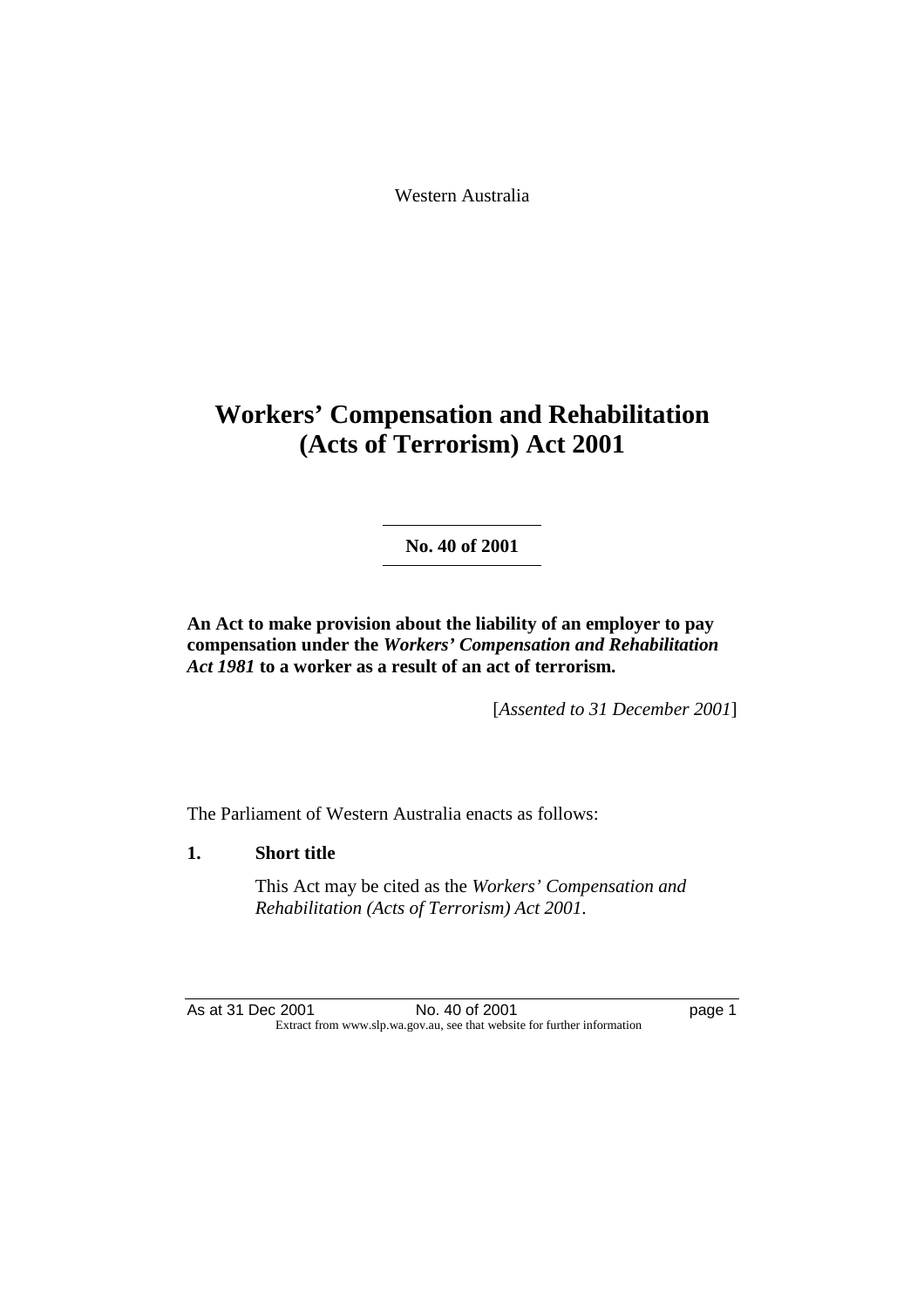### **s. 2**

## **2. Commencement**

 This Act comes into operation on the day on which it receives the Royal Assent.

## **3. Meanings of expressions used in this Act**

(1) In this Act, unless the contrary intention appears —

**"actuary"** means a Fellow of the Institute of Actuaries of Australia or any other person of whose actuarial knowledge and experience the Governor approves;

**"final day"** means —

- (a) 31 December 2003, unless an earlier day is fixed under paragraph (b); or
- (b) a day earlier than 31 December 2003 that the Minister, by order published in the *Gazette*, fixes as the final day;
- **"Insurance Commission"** means the body continued as the Insurance Commission of Western Australia under the *Insurance Commission of Western Australia Act 1986*;
- **"liability"** means liability of an employer to pay compensation under the *Workers' Compensation and Rehabilitation Act 1981* to a worker;

## **"participating employer"** means an employer —

- (a) holding a policy of insurance that contains an exclusion of liability as permitted under section 4; or
- (b) entitled by an agreement under section 7 to make claims in accordance with section 9.
- (2) Any other expression in this Act that is given a particular meaning by the *Workers' Compensation and Rehabilitation Act 1981* has the same meaning in this Act unless the contrary intention appears.

page 2 No. 40 of 2001 As at 31 Dec 2001 Extract from www.slp.wa.gov.au, see that website for further information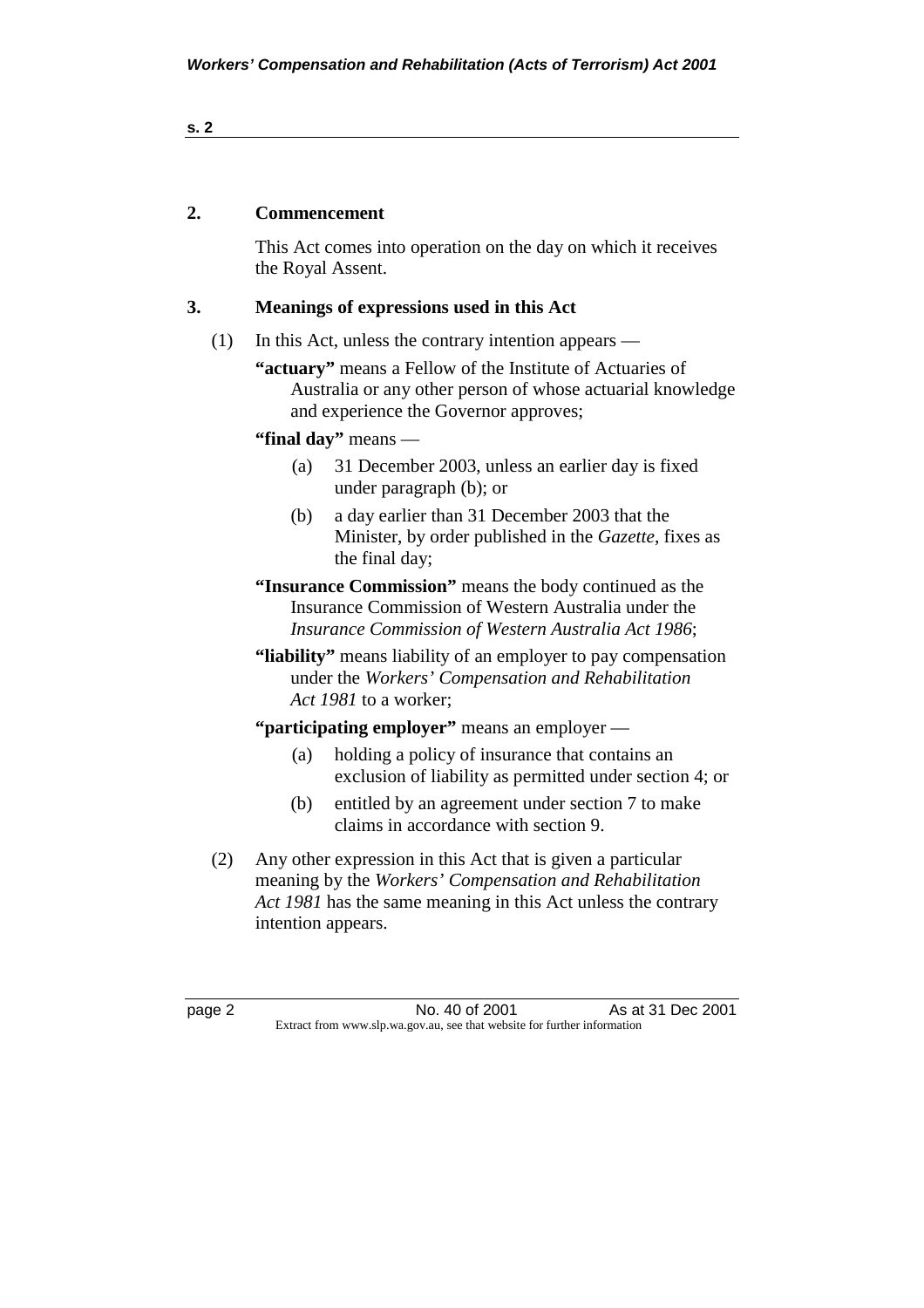## **4. Permitting exclusion of cover for acts of terrorism**

- (1) The Commission may give an approved insurance office permission in writing to exclude certain liability from the liability for which it insures employers but the exclusion of liability attributable to an act occurring after the final day is not permitted.
- (2) Before permitting the exclusion of liability, the Commission has to be satisfied that it would be reasonable to characterise the liability as being attributable to an act of terrorism.
- (3) The *Workers' Compensation and Rehabilitation Act 1981* does not require the approved insurance office to insure an employer for liability to the extent that it is permitted under this section to be excluded.

#### **5. Condition that insurer agrees to contribute**

 The permission may be given on condition that, before the exclusion of liability is permitted, the approved insurance office enter into an agreement in writing with the Commission as to contributions that the approved insurance office will make to the Employers' Indemnity Supplementation Fund established under the *Employers' Indemnity Supplementation Fund Act 1980* section 5(1) towards the cost of satisfying claims made by employers in accordance with section 9.

### **6. Employer's obligation to insure**

 The *Workers' Compensation and Rehabilitation Act 1981* section 160 does not require an employer who holds a policy of insurance that contains an exclusion of liability as permitted under section 4 to insure for liability to the extent that it is excluded as permitted under section 4.

## **7. Self-insurer to agree to contribute**

 (1) It is a condition of a self-insurer's exemption under the *Workers' Compensation and Rehabilitation Act 1981*

As at 31 Dec 2001 No. 40 of 2001 Page 3 Extract from www.slp.wa.gov.au, see that website for further information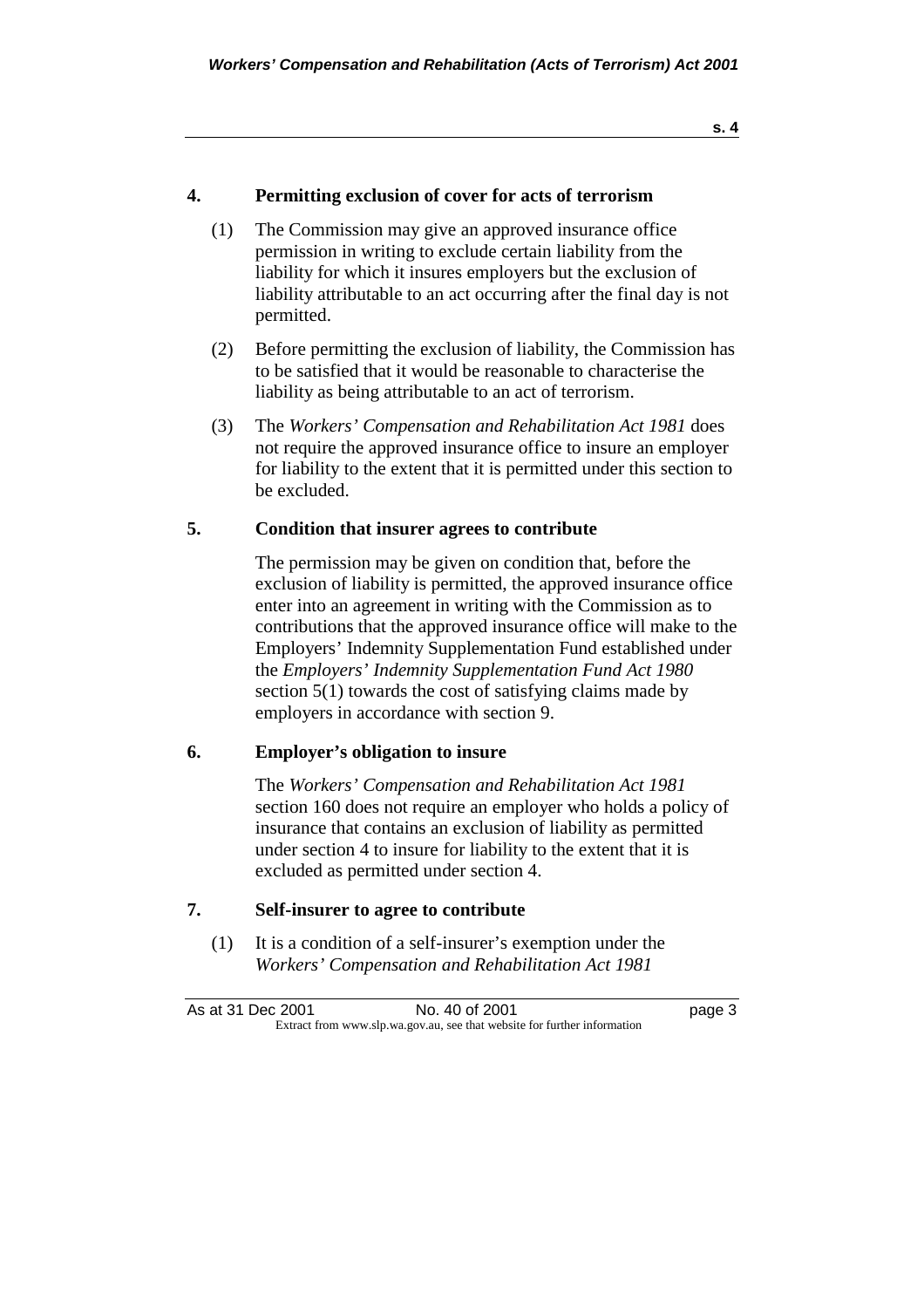- (a) entitling the self-insurer to make claims in accordance with section 9; and
- (b) providing for contributions that the self-insurer will make to the Employers' Indemnity Supplementation Fund established under the *Employers' Indemnity Supplementation Fund Act 1980* section 5(1) towards the cost of satisfying claims made by employers in accordance with section 9.
- (2) Contravention of a condition under this section is to be treated, for the purposes of the *Workers' Compensation and Rehabilitation Act 1981*, as a contravention of a requirement under that Act.

## **8. Participating employer's liability to worker may be reduced**

- (1) If in the circumstances it is appropriate to do so, the Minister may, by order published in the *Gazette* —
	- (a) state that the Minister believes that an act of terrorism has occurred, identifying the act sufficiently to enable a person to know that the person's claim might be affected by the order;
	- (b) specify the day on which the act of terrorism is to be treated, for the purposes of this Act, as having occurred; and
	- (c) state that, despite anything in the *Workers' Compensation and Rehabilitation Act 1981*, a claim for compensation for a disability attributable to the act identified in paragraph (a) is barred unless it is made within a period of 90 days after the day on which the act of terrorism occurred.
- (2) The day specified under subsection  $(1)(1)(b)$  cannot be after the final day.

page 4 No. 40 of 2001 As at 31 Dec 2001 Extract from www.slp.wa.gov.au, see that website for further information

**s. 8**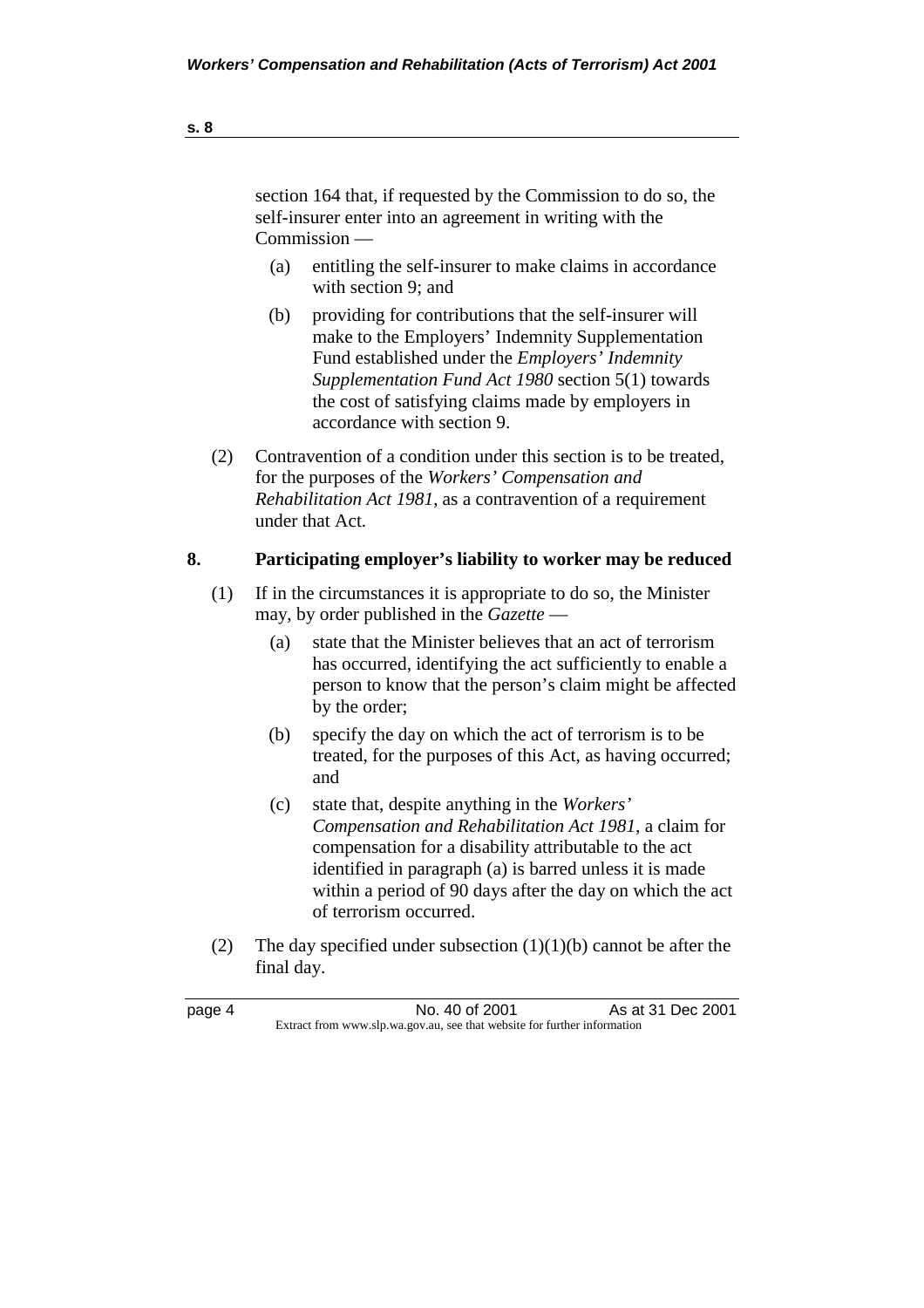- (3) As soon as practicable after the period of 90 days under subsection  $(1)(c)$  elapses, the Commission is required to determine, on the advice of an actuary —
	- (a) the total amount that would, if subsection (4) did not apply, be expected to be payable by all participating employers in respect of their liability for all workers that is attributable to the act specified in the order; and
	- (b) if that amount exceeds \$25 million, the reduction factor by which that amount would need to be multiplied to limit it to \$25 million.
- (4) If the Commission determines a reduction factor, an amount that a participating employer would, if this subsection did not apply, be required to pay in satisfaction of any liability attributable to the act specified in the order is reduced by multiplying the amount by the reduction factor.

## **9. Indemnity for liability attributable to terrorism**

- (1) To the extent that a participating employer's liability to a worker is attributable to an act of terrorism that occurs during the period commencing on 1 January 2002 and ending on the final day, the employer may make a claim against the Insurance Commission for payment or reimbursement, as the case requires, of any claim arising from that liability.
- (2) The claim is to be dealt with as a claim under the *Employers' Indemnity Supplementation Fund Act 1980* and, as far as possible, that Act applies accordingly.
- (3) For the purposes of this section
	- (a) if the participating employer holds a policy of insurance and the employer's liability to the worker is to any extent excluded from the policy by an exclusion permitted under section 4, the extent to which the employer's liability is attributable to an act of terrorism is to be regarded as being the same as the extent to